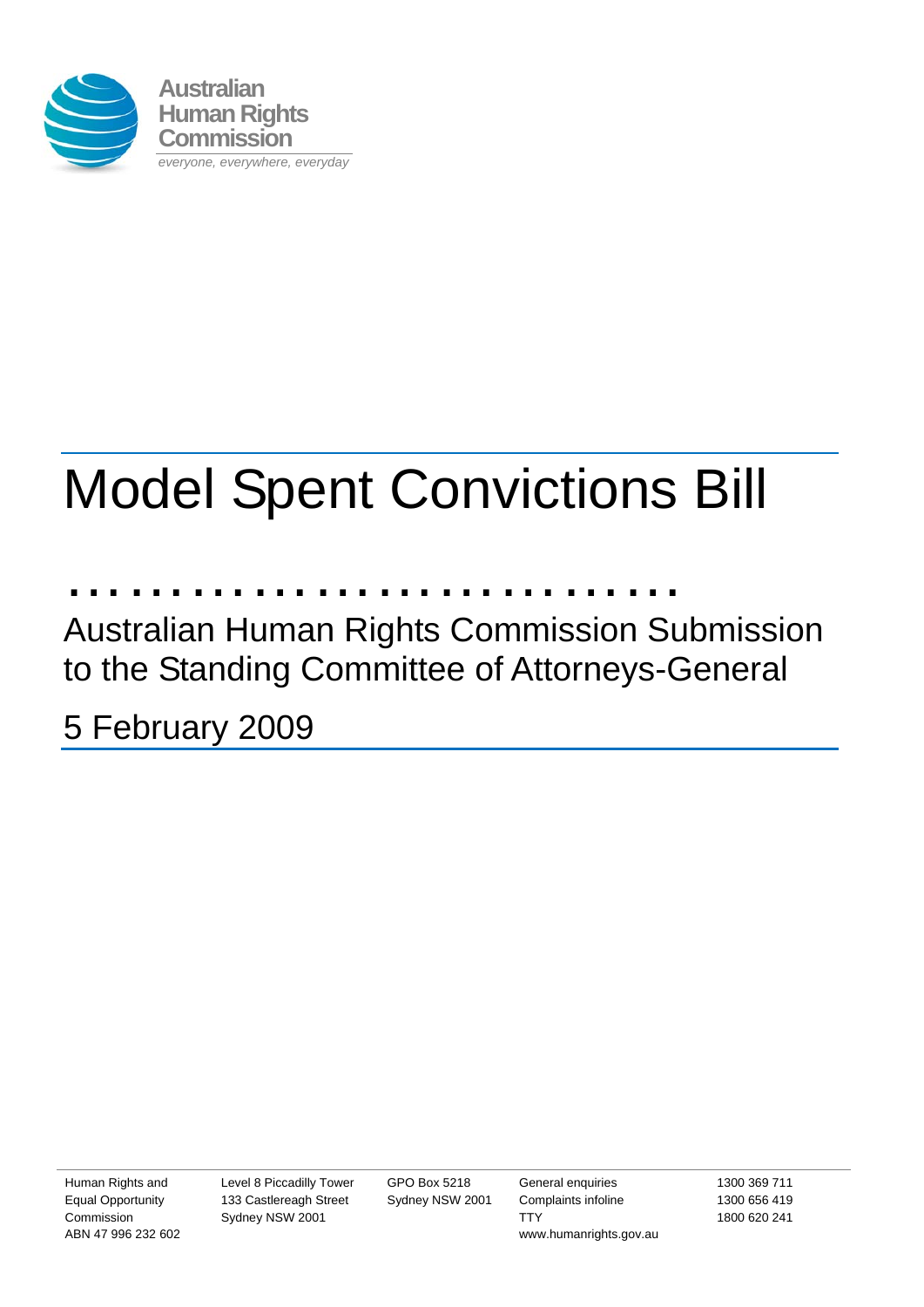## **Table of Contents**

| $\mathbf 1$             |  |
|-------------------------|--|
| $\overline{2}$          |  |
| $\mathbf{3}$            |  |
| $\overline{\mathbf{4}}$ |  |
| 5                       |  |
| $6\phantom{1}6$         |  |
| $\overline{\mathbf{7}}$ |  |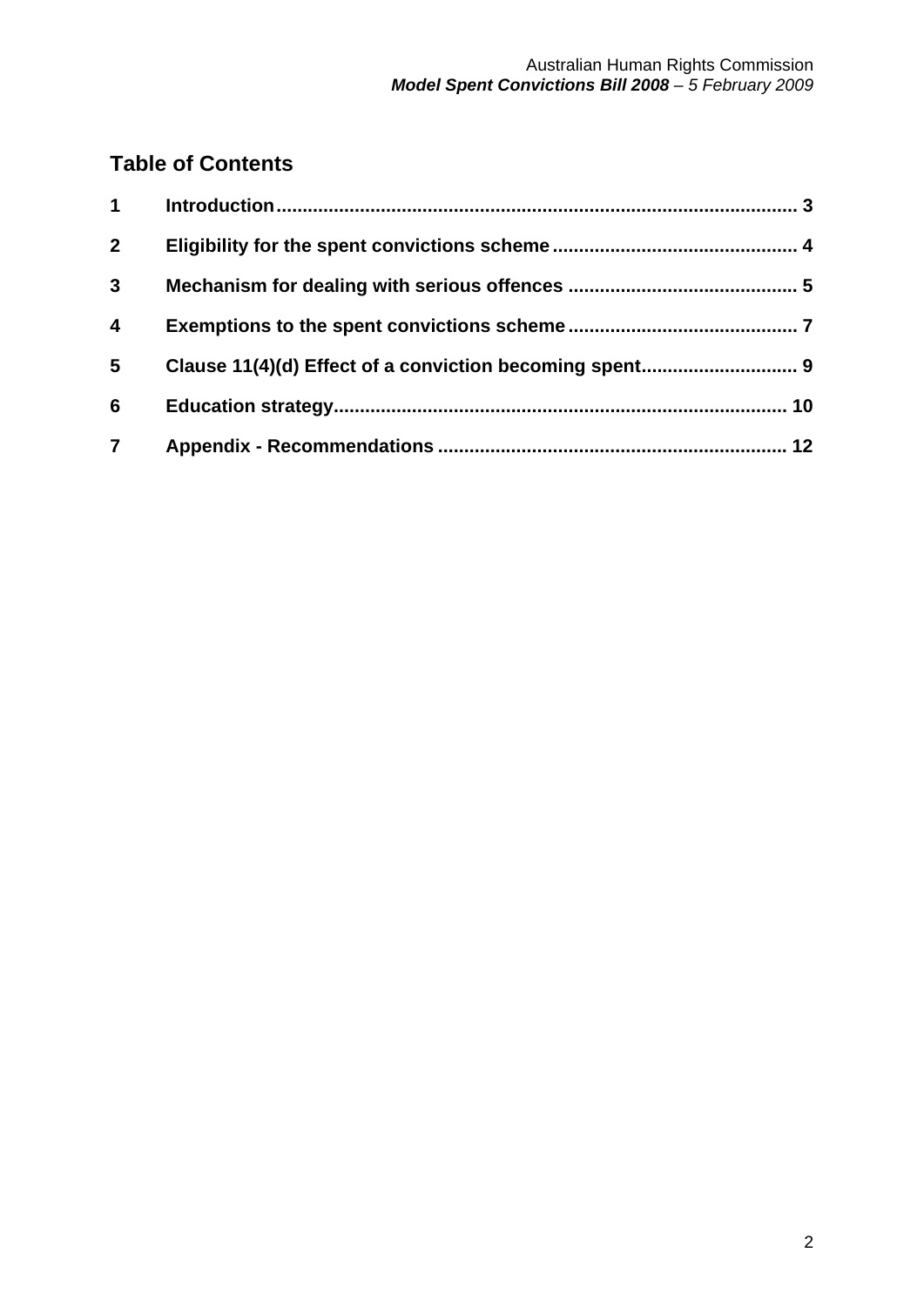### **1 Introduction**

1

- 1. The Australian Human Rights Commission (the Commission) makes this submission to the Standing Committee of Attorneys-General in its Inquiry into the model Spent Convictions Bill 2008.
- 2. The Commission strongly supports the introduction of a uniform spent convictions scheme. The introduction and implementation of this uniform scheme in all jurisdictions should be a matter of national priority.
- 3. As stated by the Australian Law Reform Commission in its report entitled *Spent Convictions*: 1

…there is a strong case for doing something about the problems faced by former offenders. If nothing were done, society would be needlessly depriving itself of the talents and energies of people in whose positive development it has a distinct interest.

- 4. Over the last four years, complaints to the Commission regarding criminal record discrimination have almost tripled. In 2007-08, 73 criminal record complaints were received which represents a 35 per cent increase in comparison with the previous year. $2$
- 5. In 2005 the Commission undertook a research and consultation project on discrimination on the ground of criminal record. The Commission produced *On the Record: Guidelines for the prevention of discrimination in employment on the basis of criminal record.3* This publication provides practical guidance on how to prevent criminal record discrimination in the workplace.
- 6. A number of submissions to the Commission's project highlighted the importance of uniform spent conviction laws in Australia, particularly in light of the lack of anti discrimination legislation in the area. The submissions indicated that the jurisdictional differences in current spent conviction laws have caused confusion, misunderstanding and errors in their application.
- 7. The Commission welcomes the opportunity to comment on the draft model Spent Convictions Bill, and makes the following submissions:
	- The model Spent Convictions Bill should apply to all convictions. The Commission considers the eligibility requirements for the scheme to be unduly restrictive.

<sup>&</sup>lt;sup>1</sup> Australian Law Reform Commission, *Spent Convictions, Report No 37, 1987, p 4.*<br><sup>2</sup> Australian Human Bights Commission, Annual Benert 2007, 2008, p 58, These o

<sup>&</sup>lt;sup>2</sup> Australian Human Rights Commission, Annual Report 2007 – 2008, p 58. These complaints are dealt with under Part II, Division 4 of the *Human Rights and Equal Opportunity Commission Act 1986* (Cth) (HREOC Act) relating to discrimination in employment. 3 November, 2005:

http://www.humanrights.gov.au/human\_rights/criminalrecord/on\_the\_record/index.html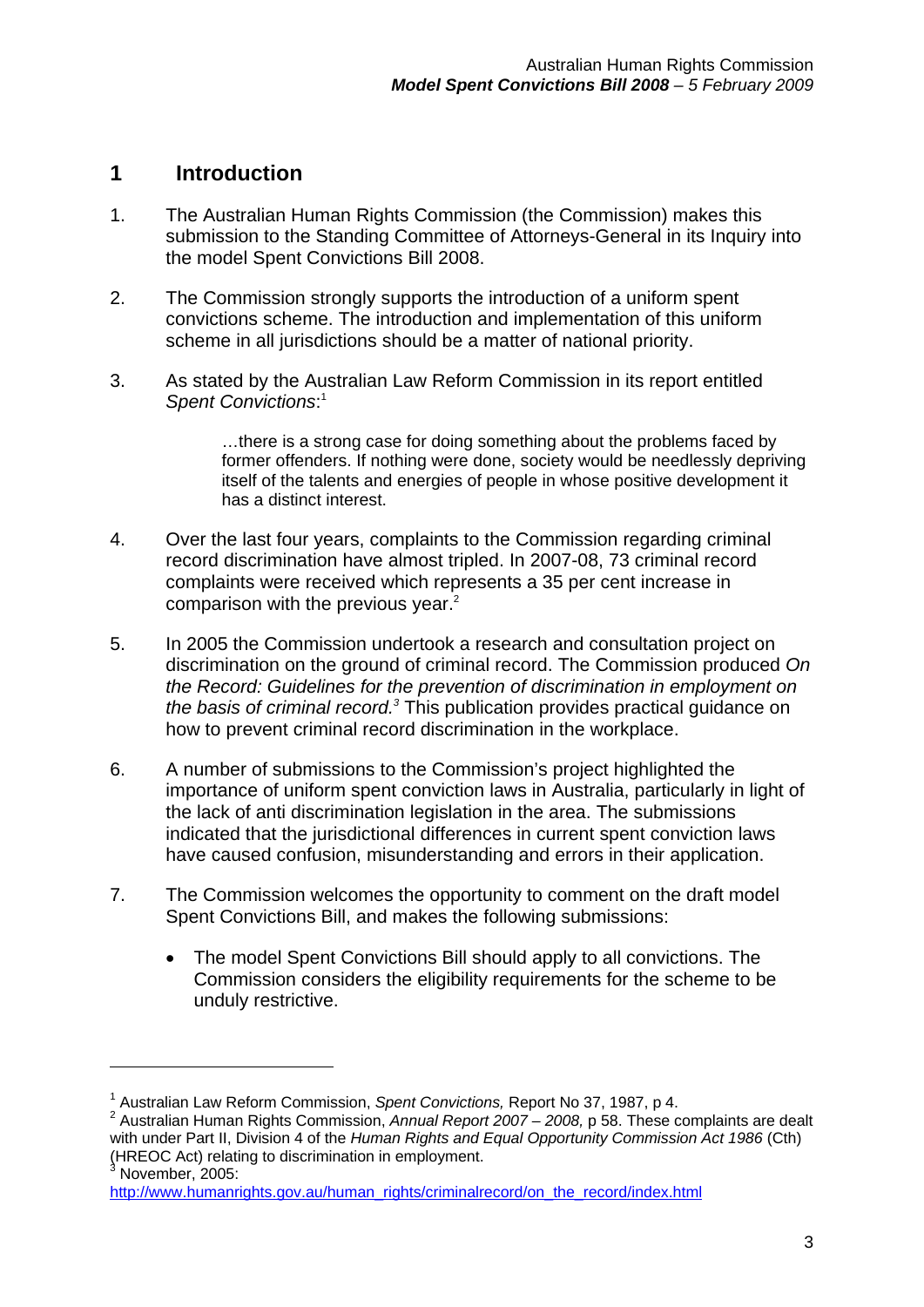- The exemptions to the scheme are too widely cast. If these exemptions are retained in the Bill they should be balanced by the introduction of protections at a federal level from unlawful criminal record discrimination.
- Clause 11(4)(d) contains no enforcement mechanism or grievance procedure. A person who is refused employment because of a spent conviction in breach of clause 11(4)(d) has no remedy under the draft Bill.
- The implementation of the model Spent Convictions Bill should be accompanied by a comprehensive community education strategy.

## **2 Eligibility for the spent convictions scheme**

- 8. The Explanatory Note to the Bill states that 'some offences are too serious to become spent.'4 Under the Bill, whether an offence is capable of becoming spent depends on the sentence imposed in the particular case. The Bill proposes that the following convictions are capable of becoming spent:5
	- a conviction where a person, if tried as an adult, was sentenced to 12 months imprisonment or less; or
	- a conviction where a person, if tried as a juvenile, was sentenced to 24 months imprisonment or less.
- 9. Difficulties arise in excluding convictions on the basis of the sentence imposed. Sentences for the same crime committed in apparently similar circumstances might vary from judge to judge within an appropriate range, or from State to State. Accordingly, any particular sentence selected as a cut off point could produce substantially different results. For example, sentencing policy under Commonwealth law stresses heavy fines rather than prison sentences for certain kinds of serious offences.<sup>6</sup>
- 10. The Commission submits that the model spent convictions scheme should apply to all convictions. The scheme should not exclude convictions on the basis of the sentence imposed, or on any other basis. All convictions should be *capable* of becoming spent.<sup>7</sup> Provision can then be made for more serious offences by providing that serious offences can only be spent if a court so orders (in accordance with the procedure set out at clause 9). The issue of the appropriate mechanism for dealing with serious offences is dealt with below.

<sup>4</sup> *Model Spent Convictions Bill – Draft consultation paper,* p 2.

 $5$  Cl 5(1).

<sup>&</sup>lt;sup>6</sup> Australian Law Reform Commission, *Spent Convictions, Report No 37, 1987, p 29.*<br><sup>7</sup> Nets the Spent Convictions 4et 1988 (WA) provides that all convictions are consola

Note the *Spent Convictions Act 1988* (WA) provides that all convictions are capable of becoming spent, save for a conviction where the penalty imposed is a sentence of life imprisonment.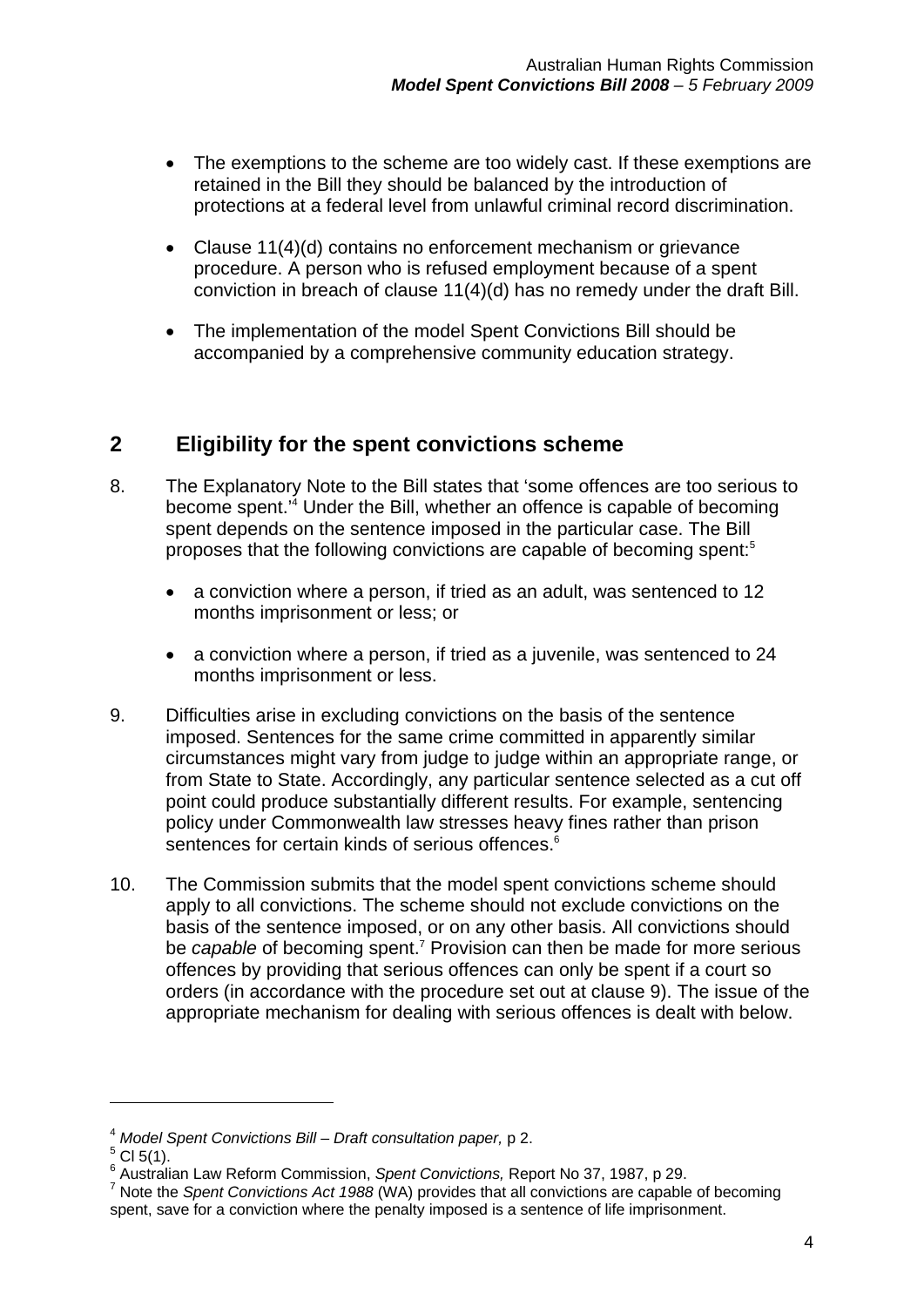**Recommendation 1: That the model Spent Convictions Bill should apply to all convictions.** 

#### **3 Mechanism for dealing with serious offences**

- 11. The Explanatory Note invites comment on whether a separate mechanism should be included in the Bill for dealing with more serious offences (namely, sex offences).<sup>8</sup>
- 12. The Bill proposes two alternatives to deal with sex offences. The first is to include clause 5(2)(a) which provides that sex offences cannot become spent under the Act. The second is to allow sex offences to become spent in the following limited circumstances.<sup>9</sup> After the elapse of the qualifying period of good behaviour,<sup>10</sup> the offender would be eligible to apply for a court order for the conviction to become spent. The application would be notified to the Attorney-General and the Commissioner for Police, in case they wish to make a submission.<sup>11</sup> The making of the order is at the court's discretion and that discretion will be exercised having regard to:<sup>12</sup>
	- the nature, circumstances and seriousness of the offence;
	- the length and kind of sentence imposed for the conviction;
	- the length of time since conviction,
	- all the circumstances of the applicant (including whether the applicant appears to have rehabilitated);
	- whether the conviction prevents or may prevent the applicant engaging in a particular trade, profession or in a particular employment; and
	- any public interest to be served in not making an order.
- 13. If the court rejects the application, the person cannot reapply for another two  $vears.<sup>13</sup>$
- 14. The Commission accepts that special attention has to be given to serious offences in designing any spent convictions scheme. Serious offences can be defined either by reference to the category of the offence, or on the basis of

<sup>&</sup>lt;sup>8</sup> Model Spent Convictions Bill – Draft consultation paper, p 3.

 $<sup>9</sup>$  Cl 9.</sup>

<sup>&</sup>lt;sup>10</sup> Cl 7: five consecutive years for a juvenile offender, 10 consecutive years for an adult offender.<br><sup>11</sup> Schedule 1, Clause 2.<br><sup>12</sup> Cl 9(5).

 $13$  Cl 9(2)(b).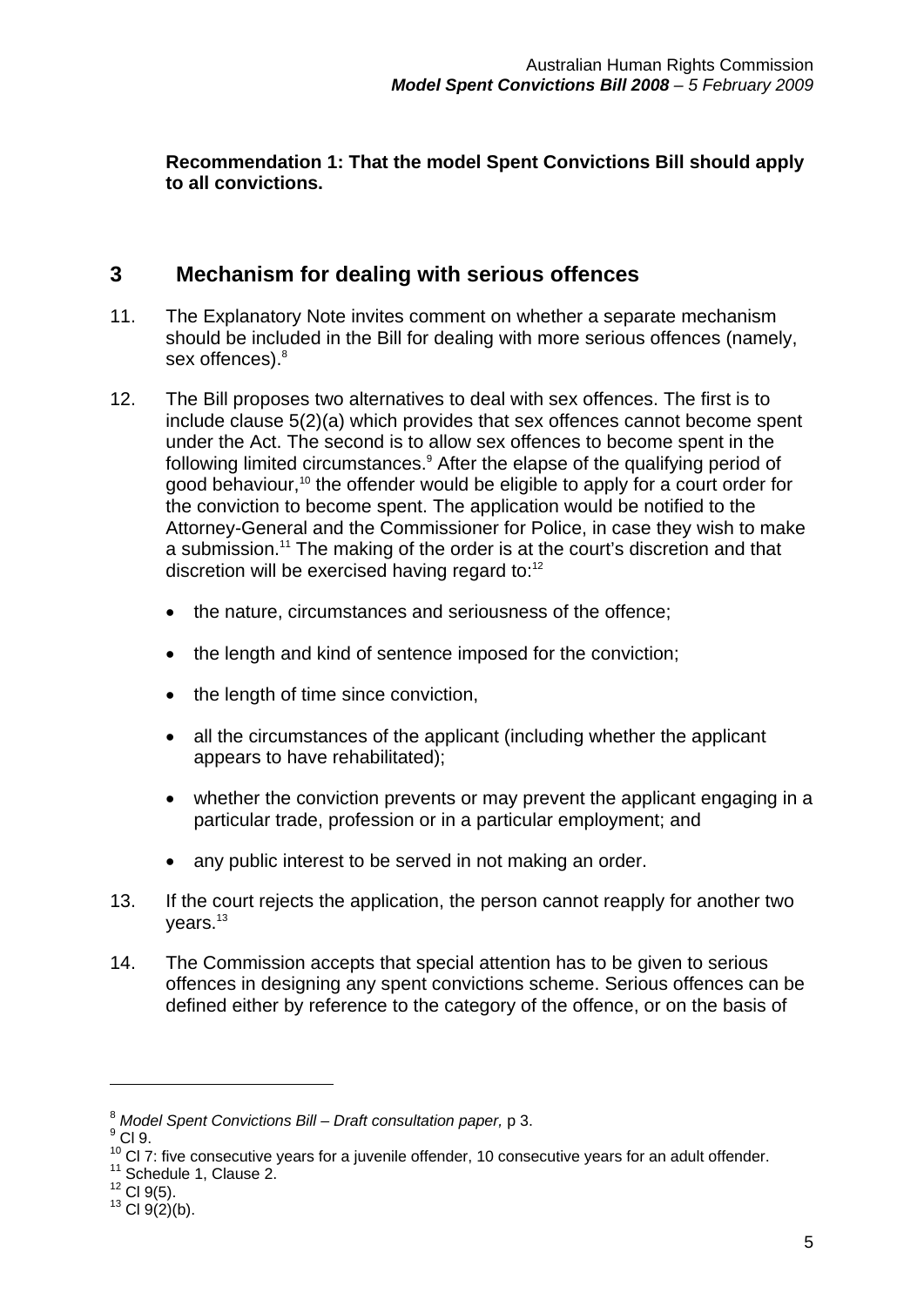the sentence imposed. It is important to recognise that there are difficulties involved in making the distinction on either of these bases.

- 15. To exclude a conviction on the basis of the category of the offence could be unfair. A particular category of offence covers a range of behaviour. For example, it is possible that the term 'sex offence' could include cases of consensual sex between 15 year olds which constitutes the offence of carnal knowledge. The Commission would query whether this offence should never be permitted to be spent.
- 16. Differences on the basis of the sentence imposed proceed on a more rational basis, but difficulties remain. As set out above, any particular sentence selected as a cut off point could produce substantially different results.
- 17. In recognition of these difficulties, and the possibility of arbitrary and unfair outcomes, the Commission recommends that provision be made for serious offences (either by reference to the category of the offence, or by reference to the length of the sentence), by providing that such offences can only be spent if a court so orders (in accordance with the procedure set out at clause 9). This procedure allows for concerns about serious offences to be accommodated flexibly, on a case by case basis. It allows for an assessment of the circumstances of the conviction and the circumstances of the applicant when deciding whether a conviction should be spent.

#### **Recommendation 2: Provision be made for serious offences by providing that serious offences can only be spent if a court so orders (in accordance with the procedure set out at clause 9).**

- 18. The Commission further notes that if serious offences are defined by reference to the category of the offence, care should be taken in defining the offence. Significant difficulties arise in leaving the interpretation of these categories of offences to employers or other decision makers. For example, the *Accountability Principles 1998* made under the *Aged Care Act 1997* (Cth) provide that an aged care provider must not allow a person to become a staff member, or to continue as a staff member, if the person has been:<sup>14</sup>
	- convicted of murder or sexual assault; or
	- convicted of, and sentenced to imprisonment for, any other form of assault.
- 19. The term 'sexual assault' is not defined in the legislation.
- 20. Complaints made to the Commission have highlighted the difficulties faced by employers in interpreting the scope of the term 'sexual assault'. For example, it is not clear whether the offence of carnal knowledge is a sexual assault for the purposes of the *Accountability Principles 1998.* Employers are placed in the difficult situation of balancing their obligations under the *Accountability*

<sup>14</sup> *Accountability Principles 1998,* Part 4.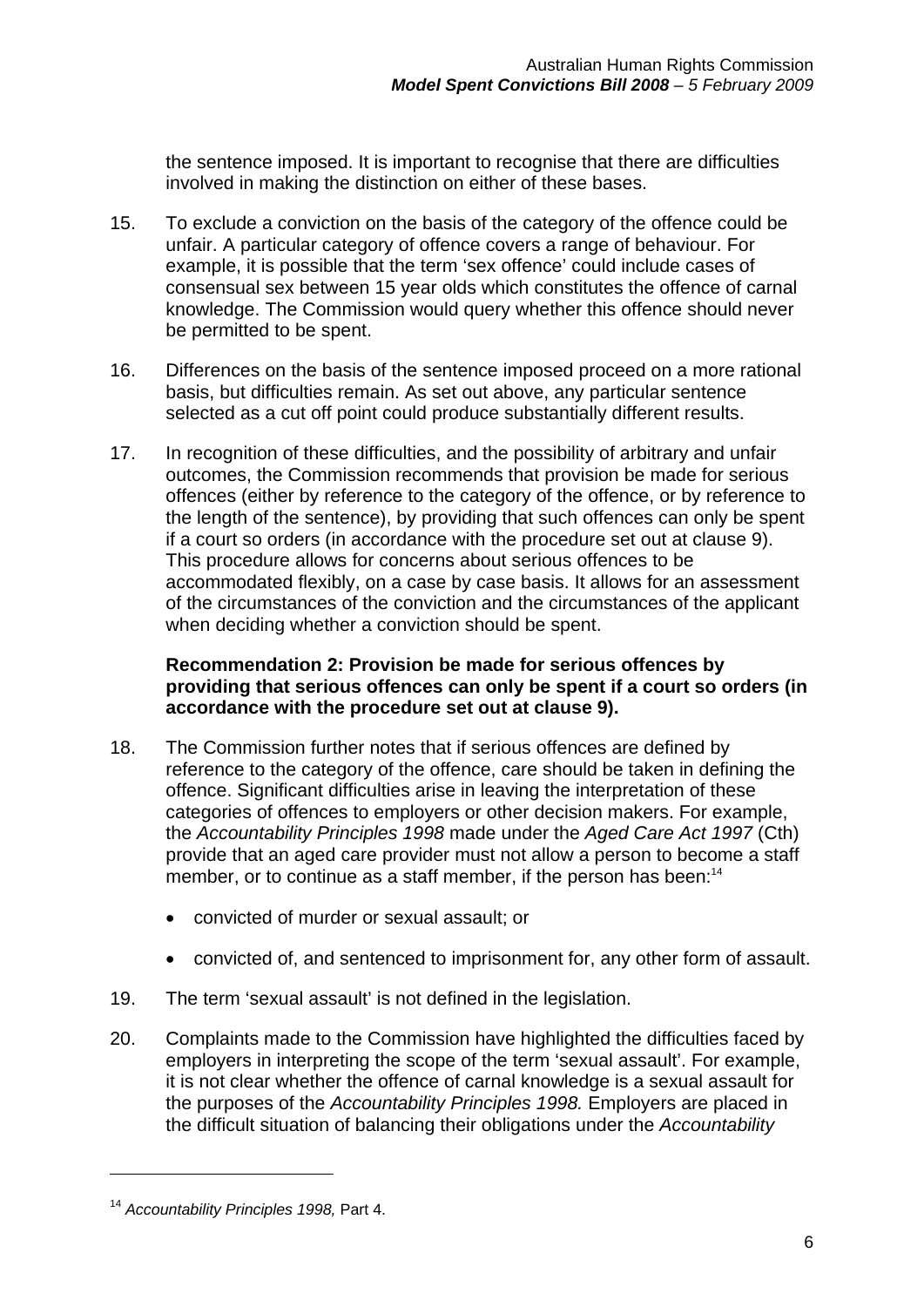*Principles 1998* with their obligation not to discriminate against employees on the basis of irrelevant criminal record.

### **4 Exemptions to the spent convictions scheme**

- 21. The Commission acknowledges the need for exemptions from the spent convictions scheme in the interests of community safety and the effective administration of justice. However, the Commission is concerned that the exemptions to the draft Bill are too widely cast.
- 22. In relation to some exemptions, this concern could be cured by more careful drafting. For example, clause 14(1) provides that 'sections 11 and 12 do not apply to the performance of a function or the exercise of a power by … a justice agency'. The Explanatory Note states that the purpose of this exemption is to allow for the investigation and prosecution of offences. 'It is considered that a person's full record should be available for use in criminal investigation processes, for the protection of the public.'15
- 23. However, as presently drafted clause 14(1) allows for the disclosure of spent convictions by justice agencies in the performance of all of their functions. It is not limited to the investigation or prosecution of offences. It suggests, for example, that police would be able to disclose spent convictions in responding to requests for criminal record checks.

#### **Recommendation 3: That clause 14(1) be amended as follows 'sections 11 and 12 do not apply to the performance of a function or the exercise of a power by a justice agency in connection with the investigation or prosecution of an offence.'**

- 24. The Commission is also concerned about the scope of the exemption at clause 14(6) of the Bill. Clause 14(6) provides a very broad exemption to the spent convictions scheme for, amongst other things:
	- a person seeking work or any other activity that directly involves the care supervision or instruction of children, aged persons, or persons with a disability, illness or impairment; or
	- a person seeking registration or enrolment, or a licence or accreditation, in or in relation to an occupation, profession or position that requires the person, pursuant to statute, to be a fit and proper person or to be a person of good character.

<sup>15</sup> *Model Spent Convictions Bill – Draft consultation paper,* p 4.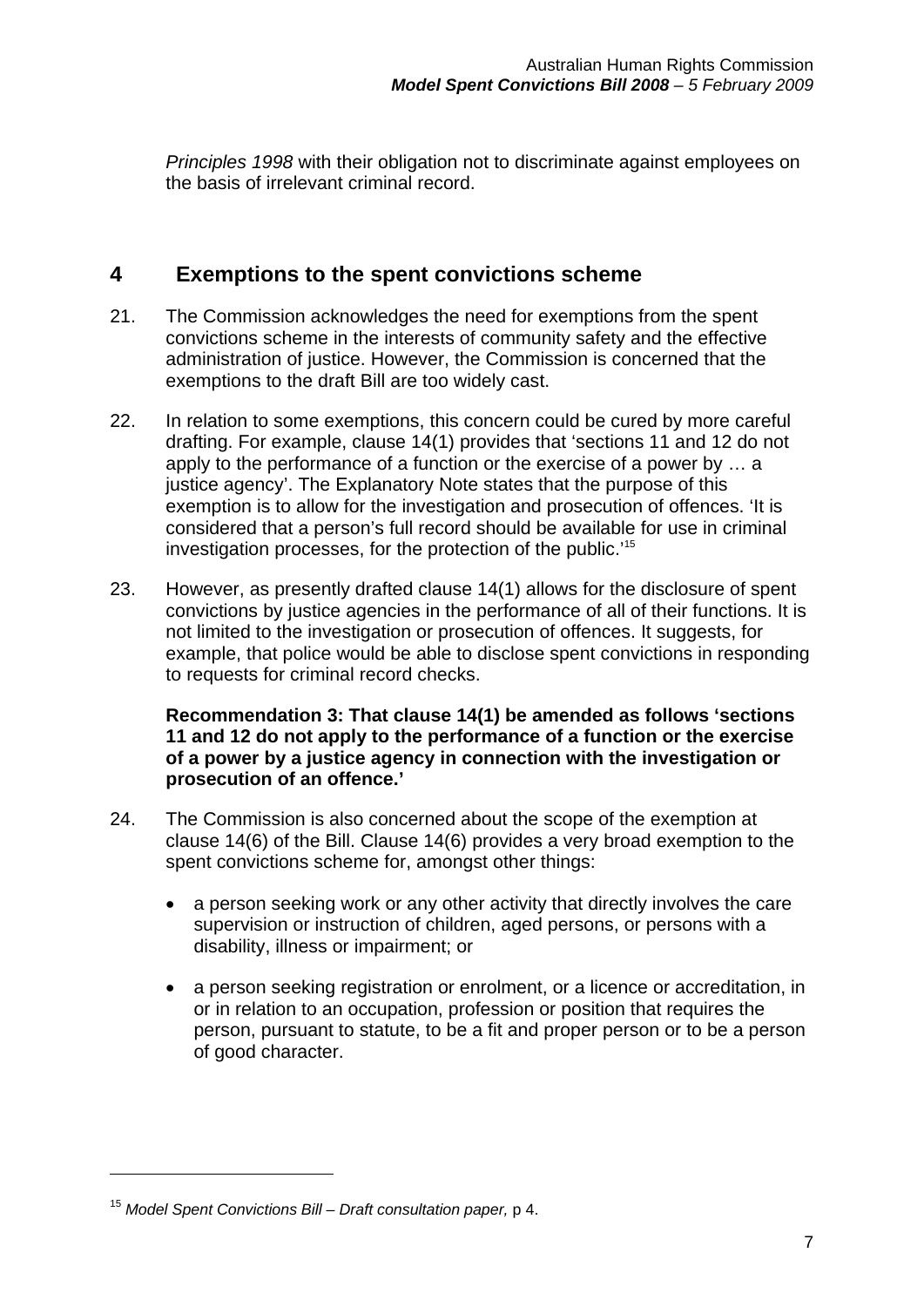- 25. The Commission is concerned that this exemption operates regardless of the relevance of the spent conviction to the inherent requirements of the particular employment.
- 26. The Commission is aware from the complaints it receives that unsatisfactory outcomes result from employers taking into account irrelevant criminal records. The Commission provides a case study below.

Employment as a youth worker: The complainant was employed as a locum caseworker for a State Government Department. He disclosed his criminal convictions and provided information regarding the circumstances surrounding his convictions. He states that he then applied for a permanent position. He was told that due to his criminal history, a drug possession (marijuana) charge 16 years ago, he would not be appointed to the position and could no longer have one-on-one contact with clients. The complainant's employment was then terminated.

- 27. The Commission recognises there are significant difficulties in including a relevance test within the terms of the clause 14(6) exemption. This is because it is difficult to see who would make the assessment of whether the disclosure of the spent conviction was relevant to the person's ability to perform the inherent requirements of the job.
- 28. In the circumstances, the Commission submits that the inclusion of this broad exemption within the model spent convictions scheme must be balanced by an amendment to the *Human Rights and Equal Opportunity Commission Act 1986* (Cth) (HREOC Act) to make unlawful discrimination on the ground of criminal record. Section 3 of the HREOC Act would need to be amended to include criminal record within the definition of 'unlawful discrimination'. This amendment would provide individuals with access to the regime for resolving complaints of unlawful discrimination at section 46P-PO of the HREOC Act before the Commission, the Federal Court and the Federal Magistrates Court.
- 29. Further, having Federal Court jurisprudence on the circumstances in which a criminal record is relevant to the person's ability to perform the inherent requirements of the job would provide greater certainty for employers.
- 30. At present, the Commission may inquire into complaints alleging discrimination in employment on the ground of criminal record under a different regime to that applying to cases of 'unlawful discrimination' under the *Racial Discrimination Act 1975* (Cth), the *Sex Discrimination Act 1984* (Cth), the *Disability Discrimination Act 1992* (Cth) and the *Age Discrimination Act 2004* (Cth).16 The Commission may find that certain conduct is discriminatory, if the complaint is unable to be conciliated. However, the Commission's actions are limited to preparing a report with recommendations to the Attorney-General for tabling in Parliament.<sup>17</sup> The Commission is not

<sup>&</sup>lt;sup>16</sup> HREOCA Act, ss 31(b), 32(1).<br><sup>17</sup> HREOC Act, ss 31(b)(ii), 35(2).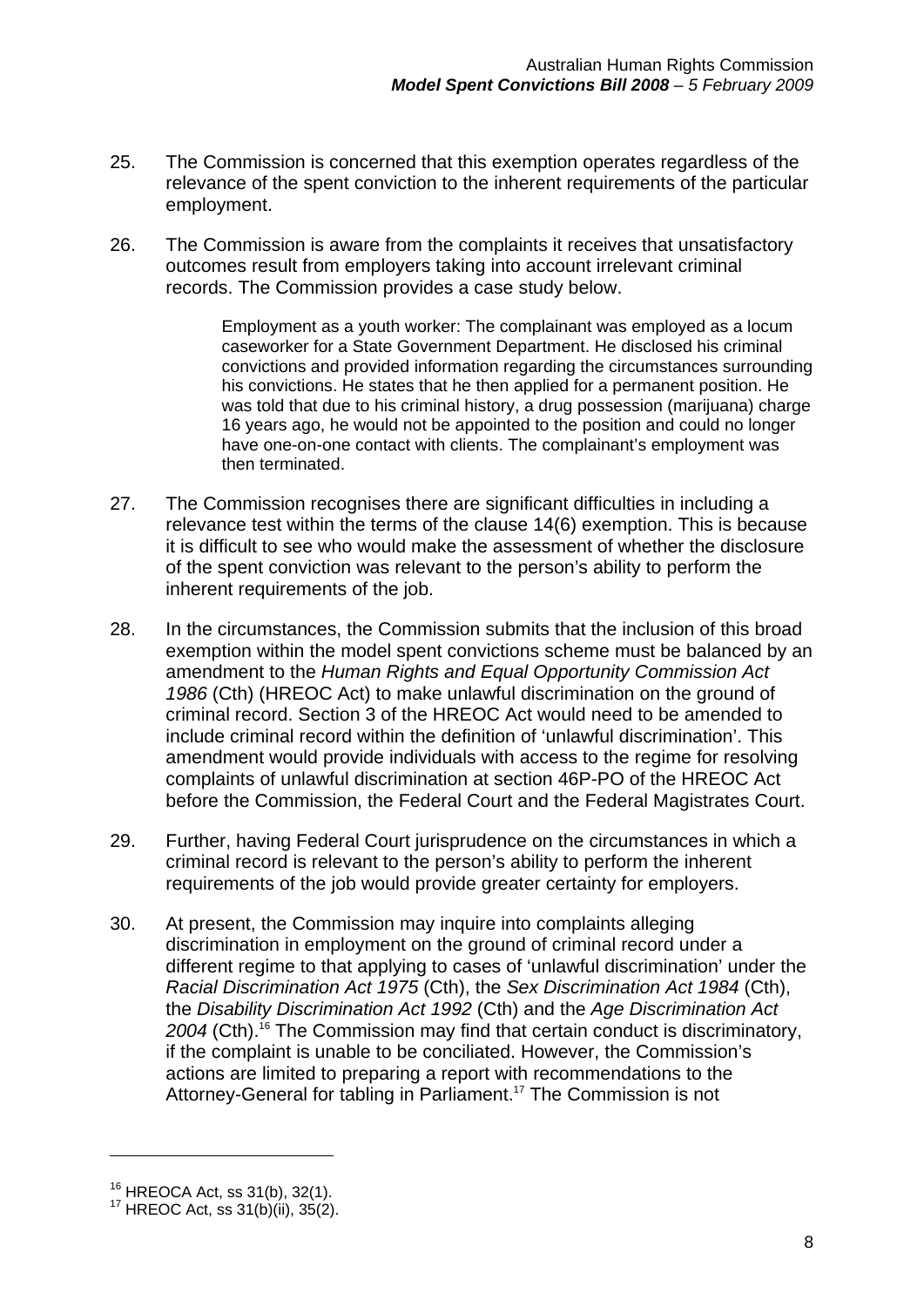empowered to enforce its recommendations and a complainant does not have access to the Federal Court or the Federal Magistrates Court.

- 31. The Commission submits that it is essential that criminal record discrimination is made unlawful at the federal level. This will ensure that employers with access to spent convictions make decisions based on the relevance of the conviction to the person's ability to perform the inherent requirements of the particular job.
- 32. Protection at a federal level is particularly important in light of the absence of comprehensive protection at a State and Territory level. Only Tasmania and the Northern Territory have laws that specifically prohibit discrimination on the ground of criminal record.<sup>18</sup> Western Australia and the ACT have legislation that prohibits discrimination on the ground of spent convictions.<sup>19</sup>

**Recommendation 4: That the inclusion of s 14(6) be balanced by an amendment to the HREOC Act to make unlawful discrimination on the ground of criminal record.** 

### **5 Clause 11(4)(d) Effect of a conviction becoming spent**

33. Clause 11(4)(d) provides as follows:

1

If a conviction of a person is spent  $- \dots$ 

(d) the spent conviction, or the non-disclosure of the spent conviction, is not a proper ground for –

(i) refusing the person any appointment, post, status or privilege; or

(ii) revoking any appointment, status or privilege held by the person, or dismissing the person from any post.

- 34. The Commission has two concerns in relation to this provision.
- 35. First, the Commission submits that the scope of clause 11(4)(d) is unclear. The Commission submits that the clause should be amended to make clear that it includes refusing the person employment, dismissing the person from employment, or subjecting the person to any other detriment.

**Recommendation 5: That clause 11(4)(d) be amended to include refusing the person employment, dismissing the person from employment, or subjecting the person to any other detriment.** 

<sup>&</sup>lt;sup>18</sup> *Anti-Discrimination Act 1992* (NT), s 19(q); *Anti-Discrimination Act 1998* (Tas), s 16(q).<br><sup>19</sup> *Spent Convictions Act 1988* (WA); *Discrimination Act 1991* (ACT), s 7(1)(o).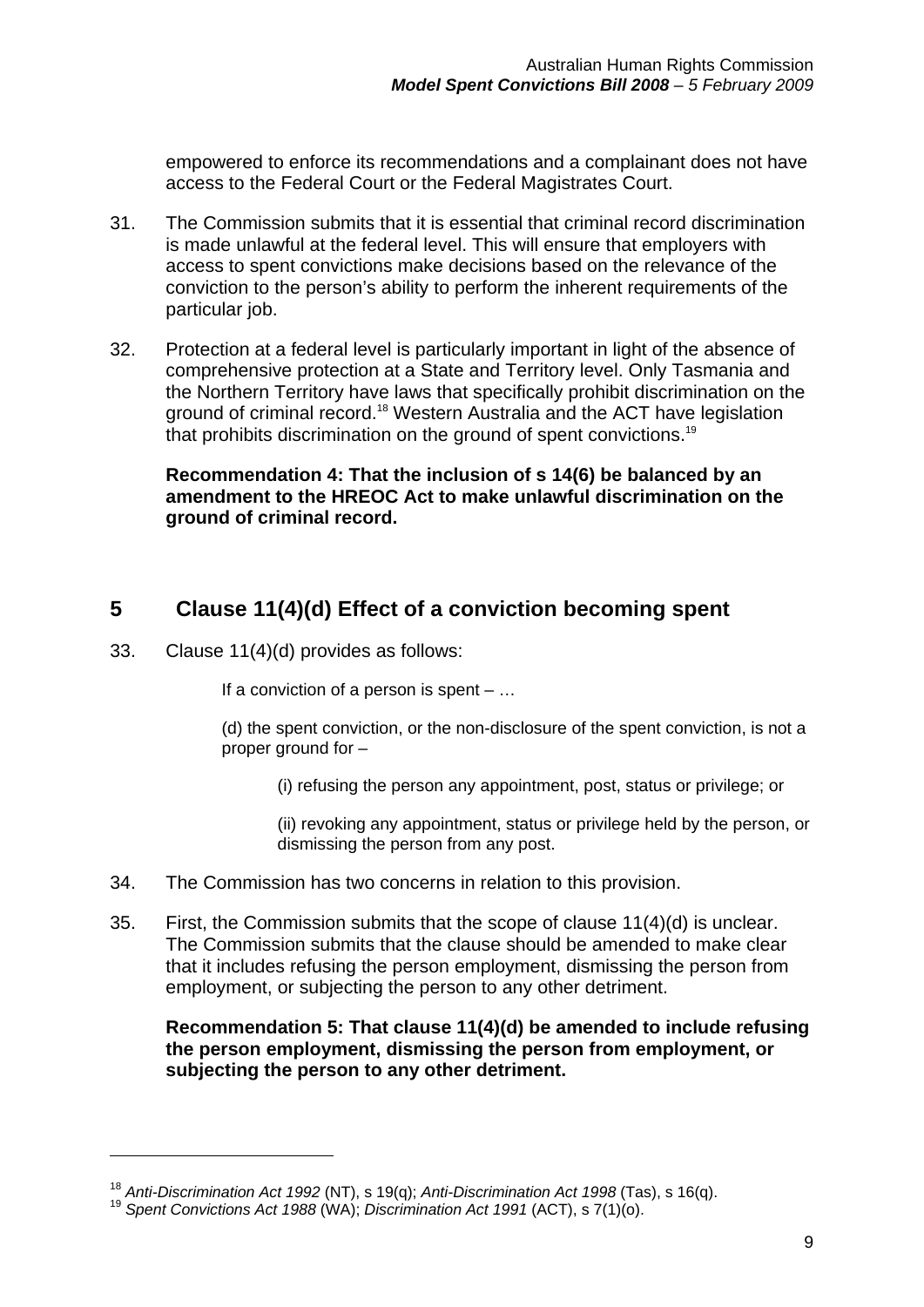- 36. Second, clause 11(4)(d) is a stand alone provision that contains no enforcement mechanism. A person aggrieved by a breach of clause 11(4)(d) has no grievance procedure or process to provide redress. The provision appears to acknowledge that a person should not be discriminated against on the basis of a spent conviction, but it provides no remedy when this occurs.
- 37. The Commission submits that a person that has, for example, been refused employment on the basis of a spent conviction in breach of clause 11(4)(d) must have access to a complaint mechanism and a remedy, including compensation. The model Bill could provide its own complaint mechanism for breaches of clause 11(4)(d) as part of the uniform spent conviction scheme or it could provide for complaints to go to State anti discrimination tribunals.
- 38. Alternatively, the HREOC Act could be amended to make unlawful discrimination on the ground of criminal record (consistently with **Recommendation 4**). As set out above, this would provide individuals who have been discriminated against on the basis of irrelevant criminal record with access to the regime for resolving complaints of unlawful discrimination at section 46P-PO of the HREOC Act before the Commission, the Federal Court and the Federal Magistrates Court.

**Recommendation 6: That a complaint mechanism which provides for an enforceable remedy, including compensation, be introduced for breaches of clause 11(4)(d).** 

#### **6 Education strategy**

- 39. The submissions made to the Commission's inquiry into criminal record discrimination highlighted a high level of confusion and misunderstanding in the community about spent conviction laws in Australia. Moreover, complaints made to the Commission of criminal record discrimination have revealed that employers and people with a criminal record have difficulty understanding and implementing the different laws relating to spent convictions.
- 40. Unification of spent conviction laws will address some of the difficulties that people currently face.
- 41. The Commission submits that the implementation of the model Spent Convictions Bill should be accompanied by a comprehensive community education strategy. This education strategy should target employers, record keepers, decision makers and people with a criminal record to assist them to understand their rights and obligations under a spent convictions scheme.

**Recommendation 7: The Commission recommends that the implementation of the model Spent Convictions Bill should be accompanied by a comprehensive community education strategy aimed at employers, record keepers, decision makers and people with a**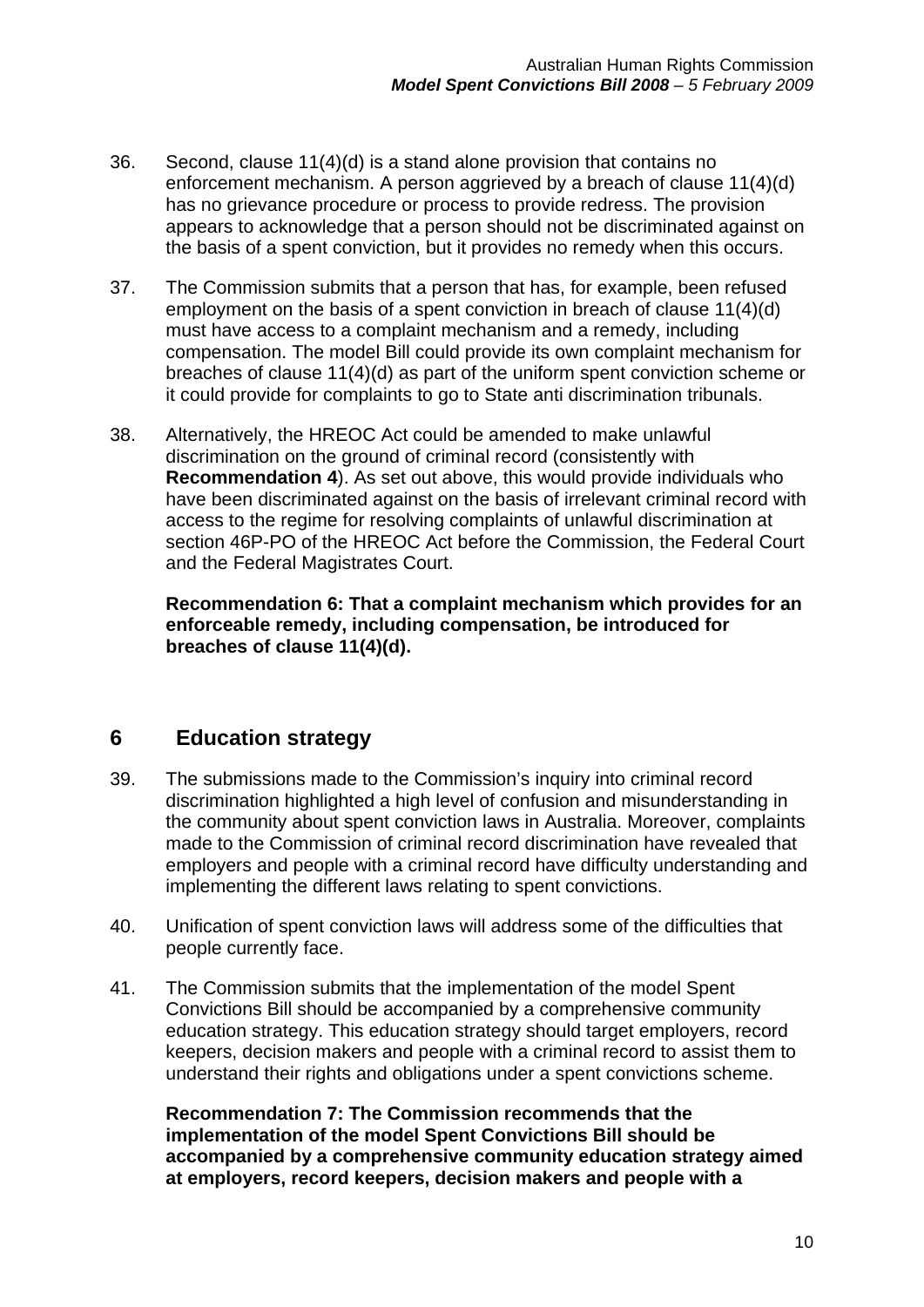**criminal record to assist them to understand their rights and obligations under a spent convictions scheme.**